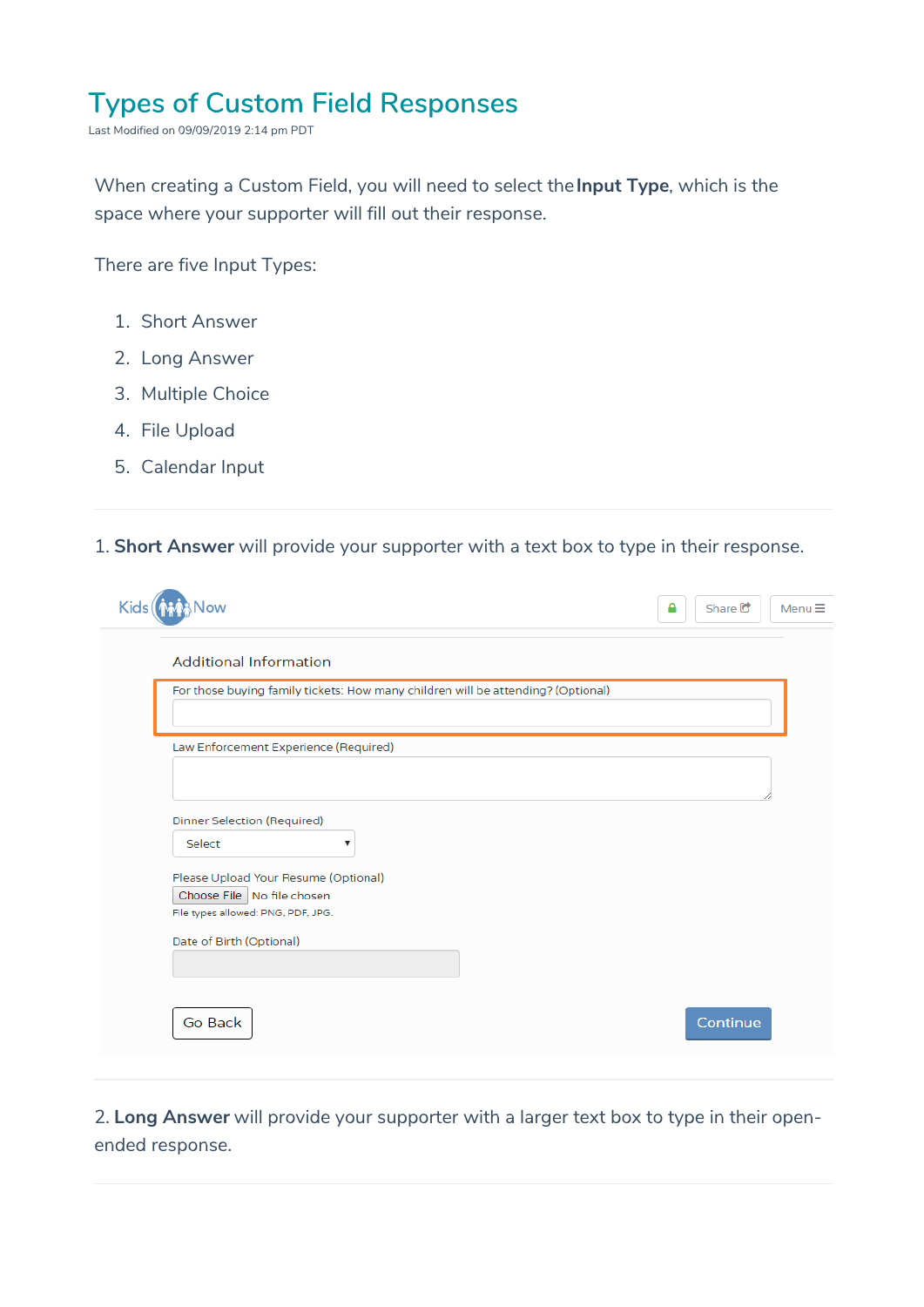3. **Multiple Choice** allows you to pre-set responses. This will create a drop-down menu where they can select their choice. You can add up to 150 multiple choice selections.

| Kids                                                                                                       | Share <sup>C</sup><br>Menu $\equiv$<br>Α |
|------------------------------------------------------------------------------------------------------------|------------------------------------------|
| <b>Additional Information</b>                                                                              |                                          |
| For those buying family tickets: How many children will be attending? (Optional)                           |                                          |
| Law Enforcement Experience (Required)                                                                      |                                          |
|                                                                                                            |                                          |
| Dinner Selection (Required)<br>Select<br>▼                                                                 |                                          |
| Select<br><b>Chicken Florentine</b>                                                                        |                                          |
| Pan Seared Salmon (gluten free)<br>Mushroom Risotto (vegan & gluten free)<br>Orange                        |                                          |
| Green                                                                                                      |                                          |
| Blue                                                                                                       |                                          |
| Please Upload Your Resume (Optional)<br>Choose File   No file chosen<br>File types allowed: PNG, PDF, JPG. |                                          |

You can also give your supporters the option to select more than one pre-defined response, and this will instead create a list of checkboxes. They can check as many of these as are available.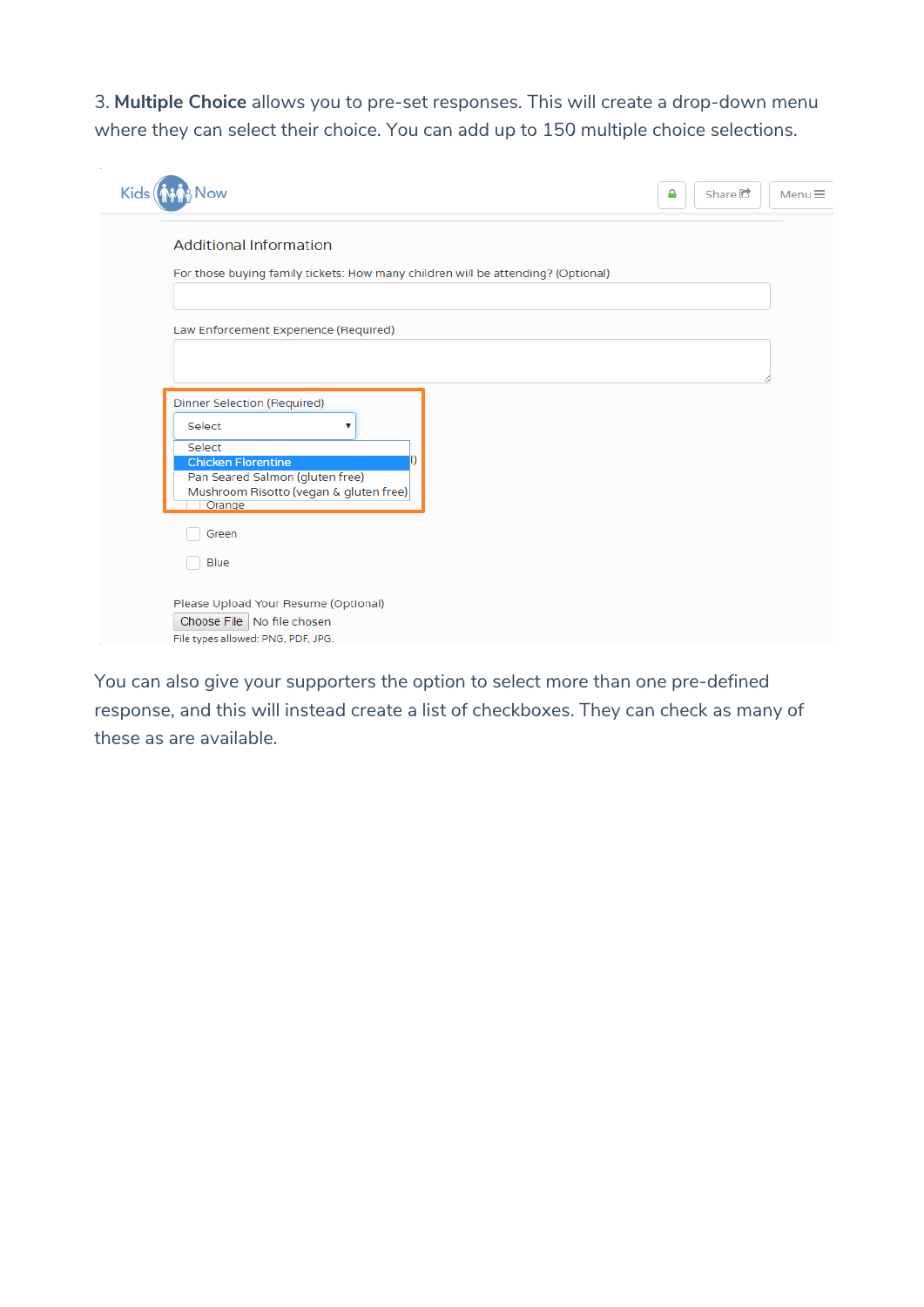| Kids <sup>(</sup><br><b>OW</b>                                                                                    | Share $\mathbb{C}$<br>Menu $\equiv$<br>Α |
|-------------------------------------------------------------------------------------------------------------------|------------------------------------------|
| <b>Additional Information</b><br>For those buying family tickets: How many children will be attending? (Optional) |                                          |
| Law Enforcement Experience (Required)                                                                             |                                          |
|                                                                                                                   |                                          |
| Dinner Selection (Required)<br>Select<br>$\boldsymbol{\mathrm{v}}$                                                |                                          |
| Please select your favorite color(s) (Optional)<br>Red<br>Orange                                                  |                                          |
| Green<br>Blue                                                                                                     |                                          |
| Please Upload Your Resume (Optional)<br>Choose File   No file chosen<br>File types allowed: PNG, PDF, JPG.        |                                          |

4. If you would like to collect a file digitally; such as a signed form, a copy of an ID, or a business logo; you can use the **File Upload** option to collect that information. (Files uploaded are accessible in your reports as links which will initiate a download of the file when clicked on).

| Kids(<br>Now                                                                                               | А | Share $\mathbb{C}$ | Menu $\equiv$ |
|------------------------------------------------------------------------------------------------------------|---|--------------------|---------------|
| <b>Additional Information</b>                                                                              |   |                    |               |
| For those buying family tickets: How many children will be attending? (Optional)                           |   |                    |               |
| Law Enforcement Experience (Required)                                                                      |   |                    |               |
|                                                                                                            |   |                    |               |
| Dinner Selection (Required)<br>Select<br>۷                                                                 |   |                    |               |
| Please Upload Your Resume (Optional)<br>Choose File   No file chosen<br>File types allowed: PNG, PDF, JPG. |   |                    |               |
| Date of Birth (Optional)                                                                                   |   |                    |               |
| Go Back                                                                                                    |   | Continue           |               |